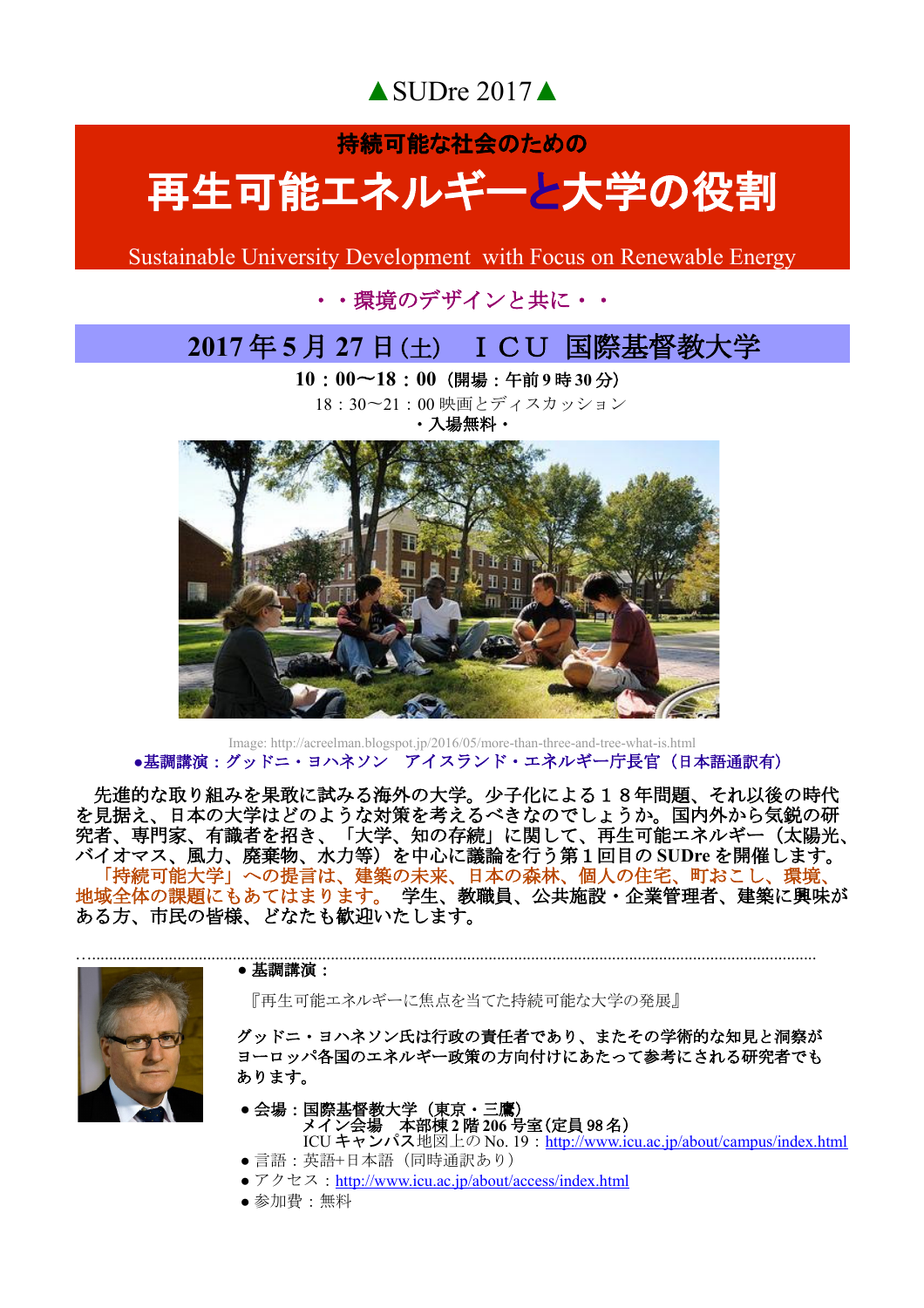#### ■参加申し込み方法

 会場の準備のため人数確認をします。参加を希望される方は下記のアドレスに申し込みをして 下さい。 ● 5月25日 (木) 締切 ■送り先 hitzer@icu.ac.jp

 タイトルを「**SUDre 2017** 参加希望」とし、① 参加希望者名 (できましたら所属も) ② 参加希望セッション番号(A~G/複数可、下記のプログラム参照) ③ メールアドレス を書いて送信して下さい。

こちらからお送りする「参加受付メール」をもって登録完了となります。 (定員になり次第、申込締め切り)

·参加登録完了後、<u>キャンセルされる方は必ずその旨、ご連</u>絡下さい。 (個人情報は保護されます。ご質問、ご意見、ご提案がありましたらどうぞ。)

| プログラム 2017年5月 27日(土)           |                                                                   |
|--------------------------------|-------------------------------------------------------------------|
| ■第1部                           |                                                                   |
| A オープニング セッション<br>$10:00 \sim$ | ・ご挨拶 駐日アイスランド大使 ハンネス・ヘイミッション氏<br>・講演 アイスランド・エネルギー庁 長官 グッドニ・ヨハネソン氏 |
|                                | 『再生可能エネルギーに焦点を当てた持続可能な大学の開発』                                      |
| B セッション 1 11:00~               | ・牛山 泉 足利工業大学理事長<br>『地中熱ヒートポンプ』                                    |
| 環境資源の活用:地熱、<br>小規模水力、風力        | ・吉岡 剛氏 (環境エネルギー政策研究所 )<br>『日本の大学における持続可能な風力発電と小型水力発電の活用』          |
|                                | 休憩 (大学内外に食堂あり) 12:30~                                             |
| ■第2部                           |                                                                   |
| C セッション 2<br>$14:00 \sim$      | •オスカー・バーテンシュタイン Ecolifelab & Spanner K.K. 社長<br>『バイオマスによる熱雷併給     |
| 大学資源の活用:バイオマスと                 | ~木質チップ・ペレットのガス コージェネレーションを例に~』                                    |
| 廃棄物からの熱と電力                     | •太田昇 岡山県 直庭市長                                                     |
|                                | 『真庭市と市内の学校におけるバイオマスエネルギーの活用』                                      |
| D セッション 3 16:10 $\sim$         | ・鮎川 ゆりか教授(千葉商科大学)                                                 |
|                                | 『千葉商科大学におけるメガソーラー施設』                                              |
| 太陽の活用:熱と光                      | 他大学の事例(交渉中)                                                       |
| 総評<br>$17:50 - 18:00$          | ・木村護郎クリストフ教授(上智大学 )                                               |
|                                | 休憩 18:00~                                                         |
| ■第3部                           |                                                                   |
| F 映画<br>$18:30 \sim$           | 映画上映:『日本と再生』                                                      |
|                                | ・河合弘之氏(映画監督・弁護士)                                                  |
| パネルディスカッション                    | ・飯田哲也氏(環境エネルギー政策研究所所長)他                                           |
| $\sim$ 21:00                   |                                                                   |

 (プログラムは変更の可能性があります。)

SUDre ブログで最新情報をお確かめ下さい**:** <https://sudworkshops.wordpress.com/> SUDre2017 に関連する情報のメーリングリストに登録をご希望される方はご連絡下さい。次回の SUDre 開催日時が決定したらお知らせします。

 ................................................................................ 主催:  $\triangle$ SUDre2017 $\triangle$  (スードレ Sustainable University Development Renewable Energy) 運営委員会 E. Hitzer, M. Langager, 宮崎 修行、 木部 尚志(以上、国際基督教大学) 木村護郎クリストフ(上智大学)鮎川 ゆりか(千葉商科大学)、茂木もも子(東京家 政大学)、宿谷昌則(東京都市大学)、 J.Raupach(立命館大学)、 協賛:日本 **ICU** 財団、 JSPS(ドイツ語圏日本学術振興会研究者同窓会) 協力 : Teaspoons of Change (http://teaspoonsofchange.org/), Advantage Austria Japan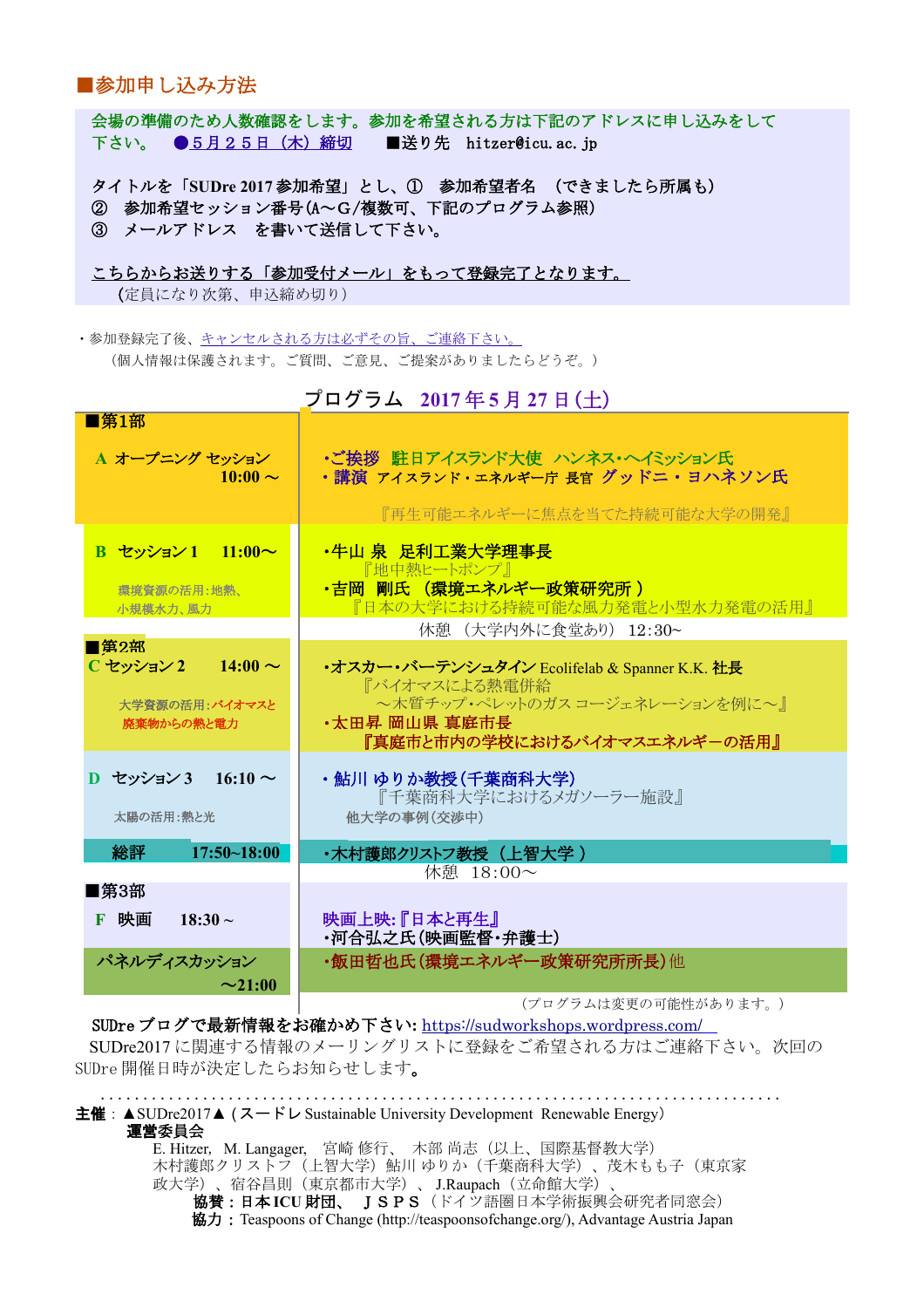## ▲ SUDre 2017 ▲

# Sustainable University Development with Focus on Renewable Energy

■Workshop■

**- How universities can promote sustainability through renewable energy – 27th May 2017, International Christian University, Tokyo, Japan**



image: http://www.publicdomainpictures.net/view-image.php?image=71824

## **Program (preliminary)** Date: 11 May 2017 – Status: All information about speakers and topics subject to change.<br>Please send comments and feedback to: Eckhard Hitzer ([hitzer@icu.ac.jp](mailto:hitzer@icu.ac.jp)).

We want to *invite* you to International Christian University (ICU) in Mitaka/Tokyo on **Saturday, 27th of May 2017** for a one day workshop on *Sustainable University Development with Focus on Renewable Energy (SUDre2017)*. We intend to cover all aspects of renewable energy in the Japanese university context (planning, design, finance, operation and maintenance, economic benefits) for geothermal, solar (rooftop PV, mega solar, and heat collectors), biomass energy, energy from waste, wind and hydropower.

**Keynote:** Prof. Gudni A. Johannesson (General Director of Icelandic National Energy Authority, [http://www.nea.is/\)](http://www.nea.is/)

#### **Date: Saturday, 27th of May 2017**

**Time:** 10:00am - 18:00 (doors open 9:30am) followed by creative evening event (18:30-21:00) **Venue:** Administration Building, **Room A 206**, 2nd Floor, at ICU in Mitaka (Western Tokyo) **Access + Map:** Administration Bldg. No 19 on <http://www.icu.ac.jp/en/about/access/index.html> **Languages:** English + Japanese (simultaneous translation E/J, J/E) **SUD blog:** <https://sudworkshops.wordpress.com/>

**Key aspects:** What could universities do to switch to renewable energy? Planning (technology, siting/buildings, permissions, contracting, …) - Design - Finance (investment, credits, loans, business model, subsidies, feed in tariffs, sale and purchase of renewable heat and electricity…) - Management, Operation & Maintenance - Benefits: Economic, PR, Education - Context of UN SDG goals, national goals, city targets, university vision - Cooperation with local community.

**Participation:** Please let us know (by email to Eckhard Hitzer, [hitzer@icu.ac.jp\)](mailto:hitzer@icu.ac.jp) if you would be interested to participate, and in which sessions (A,B,C,D,F). This information will help us to estimate the attendance. Everybody (university students, staff, professors, administrators and citizens) is welcome. We keenly look forward to receiving your feedback, comments and suggestions! Please feel free to forward this information to anybody, who may be interested. Please let us know if we should add someone to the mailing list for SUDre2017 related information.